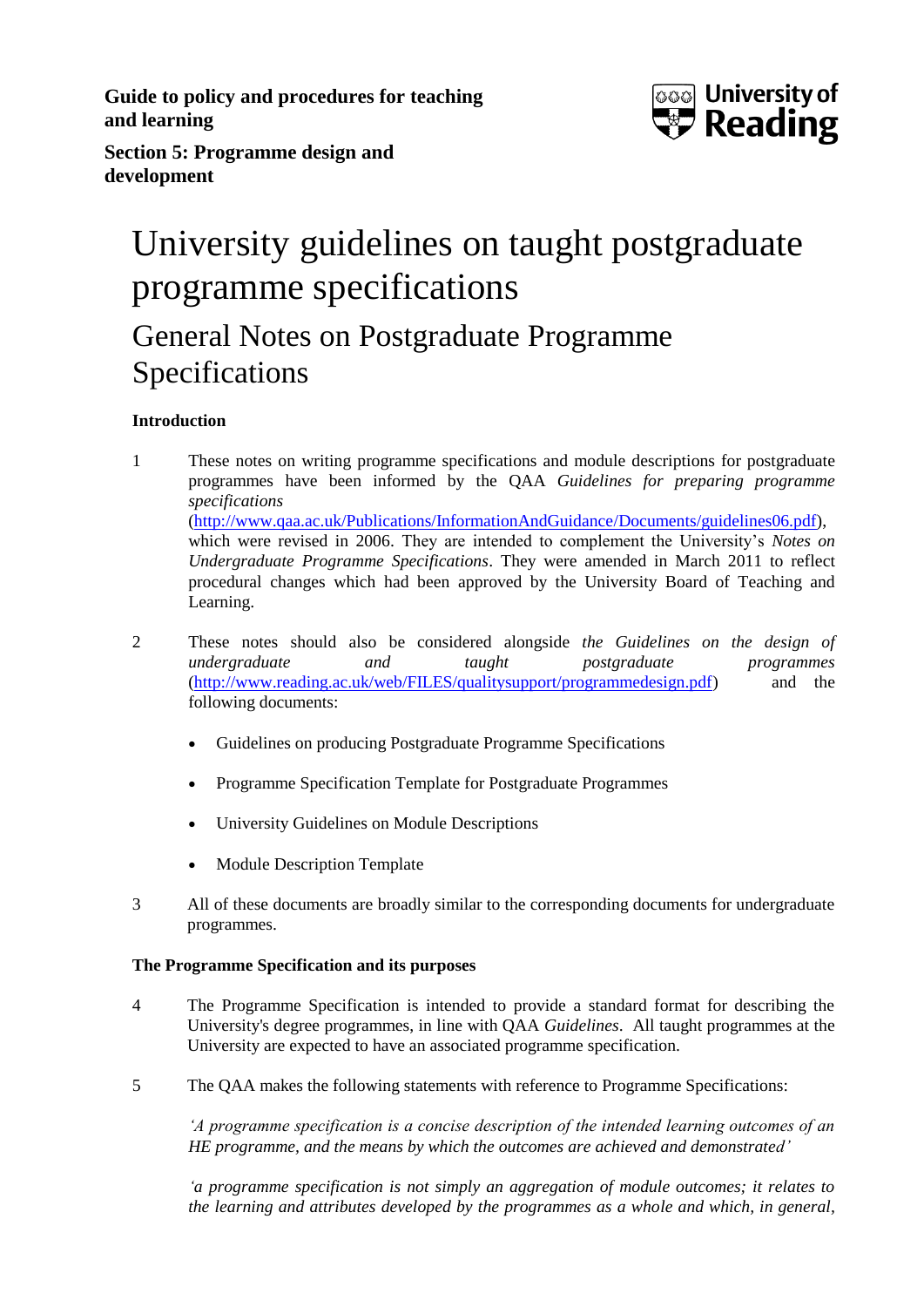*are typically in HE more than the sum of the parts.'*

*'a programme specification may be used to explain the aims and intended learning outcomes of a programme, demonstrate which reference points have been used to inform the design of the programme and its aims and intended learning outcomes, and how the programme team engaged with the FHEQ, subject benchmark statements, and the Code of practice for the assurance of academic quality and standards in higher education.*

*The development of a programme specification by the programme team may offer an opportunity for an institution to link quality enhancement to quality assurance through deliberative consideration of the curriculum. In such cases the programme specification may provide evidence of the deliberative process through which the programme aims and intended learning outcomes were determined, how the curriculum enables the intended learning outcomes to be achieved, and how assessments test the student's achievement of the intended learning outcomes.*

*An institution will normally use its programme specification to communicate information about the programmes it offers to students (prospective and current), as well as to staff, external examiners, employers and others.'*

### **Publication of Programme Specifications**

- 6 Historically, syllabuses were published in the University *Calendar* until the 2002-03 academic year.
- 7 Some time ago, the Senate decided that the syllabus entries in the *Calendar* should be replaced by a system of web-based documents, which could be made more readily available to current and potential students, as well as to staff and other interested parties such as the QAA. The master copy of a programme specification is now therefore held as a document on the web, linked from the prospectus and linked to the modules making up the programme.
- 8 Programme specifications are intended to serve several purposes:
	- a) a replacement for the syllabuses previously published in the University *Calendar*, as the 'contractual' statement of the programme;
	- b) a web-based document which can be linked to from programme handbooks;
	- c) a document which will be helpful to potential applicants by providing a much greater level of detail than is possible in the undergraduate prospectus;
	- d) a document which will meet the requirements of the QAA.
- 9 Inevitably, to meet these varying needs, some compromise is involved. Programme specifications are ordered in such a way that the material most likely to be of interest to current students and potential applicants is near the top, whilst still ensuring that all users can obtain comprehensive programme information within one document. It should be noted that the information in each section may need to be rephrased in your publicity material as it would be targeted at a different audience.
- 10 Programme Specifications are now stored in a central database which can be accessed through the web at [http://www.reading.ac.uk/progspecs.](http://www.reading.ac.uk/progspecs)

#### **The Programme Specification - General points**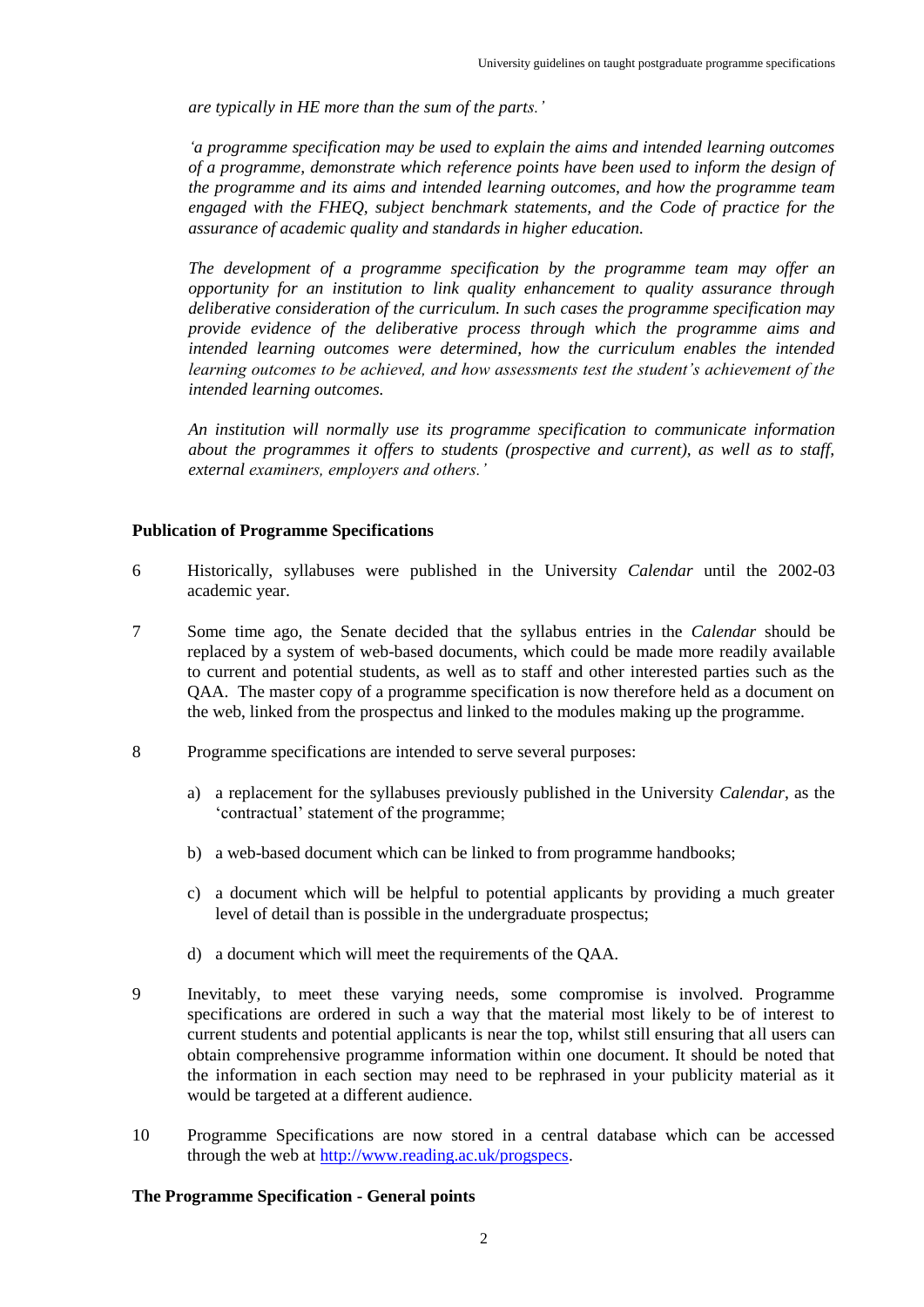- 11 A Programme Specification template for postgraduate programmes (appended) has been drawn up to meet the objectives stated above. Every postgraduate degree programme needs to have a specification to itself, even if it is a multi-disciplinary degree. Schools may wish to take the opportunity to consult their external examiners about the detail of their programme design. It is also recommended that Schools seek the views of their students on their draft programme specifications through the *aegis* of Boards of Studies and Student-Staff Liaison Committees.
- 12 The first part of the specification down to 'Programme Outcomes', is intended to cover the material which will be of most interest to potential applicants and to current students. The inclusion in this first part of a summary of the programme aims and of the teaching and assessment is deliberate. It is intended to allow the first part to stand alone where the greater detail of the full document is not required and to allow the early sections to be helpful to those for whom the detail expected by the QAA would be likely to overpower, if the detail of aims and teaching were presented too early (e.g. for potential applicants).
- 13 Programme specifications may remain valid until revoked or until the next periodic review, whichever is the sooner. Either form of programme scrutiny should be acceptable, but it will be for each Faculty Board for Teaching and Learning to take a view.
- 14 A programme should be the responsibility of one single Board of Studies only.
- 15 In the Henley Business School, programme-specific operational quality control and assurance mechanisms are the responsibility of Programme Committees, which carry out the same functions as Boards of Studies elsewhere in the University including the production of Annual Programme Reports. There are also Boards of Studies for the broad programme areas of Undergraduate, Pre-Experience Postgraduate, Post-Experience Postgraduate and Postgraduate Research Programmes in the Henley Business School. The relevant Board of Studies take a strategic oversight of the portfolio of programmes in that area and the name of the relevant Board of Studies should be included on the programme specification. Further information on the Quality Assurance structure in the Henley Business School is provided in Quality management and enhancement processes at the University of Reading <http://www.reading.ac.uk/web/FILES/qualitysupport/qualityoverview.pdf>
- 16 Programme specifications should include the name of the Programme Director. There should be only one programme director; the responsibility cannot be shared between two people. The role of programme director can of course rotate between the members of the Board of Studies if that is desirable.
- 17 A single Board of Studies can oversee several related programmes.

## **Subject Benchmark Statements**

- 18 A number of Subject Benchmark Statements at postgraduate level have been published by the QAA at [http://www.qaa.ac.uk/AssuringStandardsAndQuality/subject](http://www.qaa.ac.uk/AssuringStandardsAndQuality/subject-guidance/Pages/Master%27s-degree-benchmark-statements.aspx)[guidance/Pages/Master%27s-degree-benchmark-statements.aspx](http://www.qaa.ac.uk/AssuringStandardsAndQuality/subject-guidance/Pages/Master%27s-degree-benchmark-statements.aspx)
- 19 Subject Benchmark Statements will need to be considered as part of the process of drawing up programme specifications. Schools are reminded to revisit and review the subject areas they list each year. The following statement from the QAA *Guidelines* may prove useful in this regard:

*'Subject benchmark statements provide a helpful starting point when designing a new programme or reviewing an existing programme. However, they are not the sole*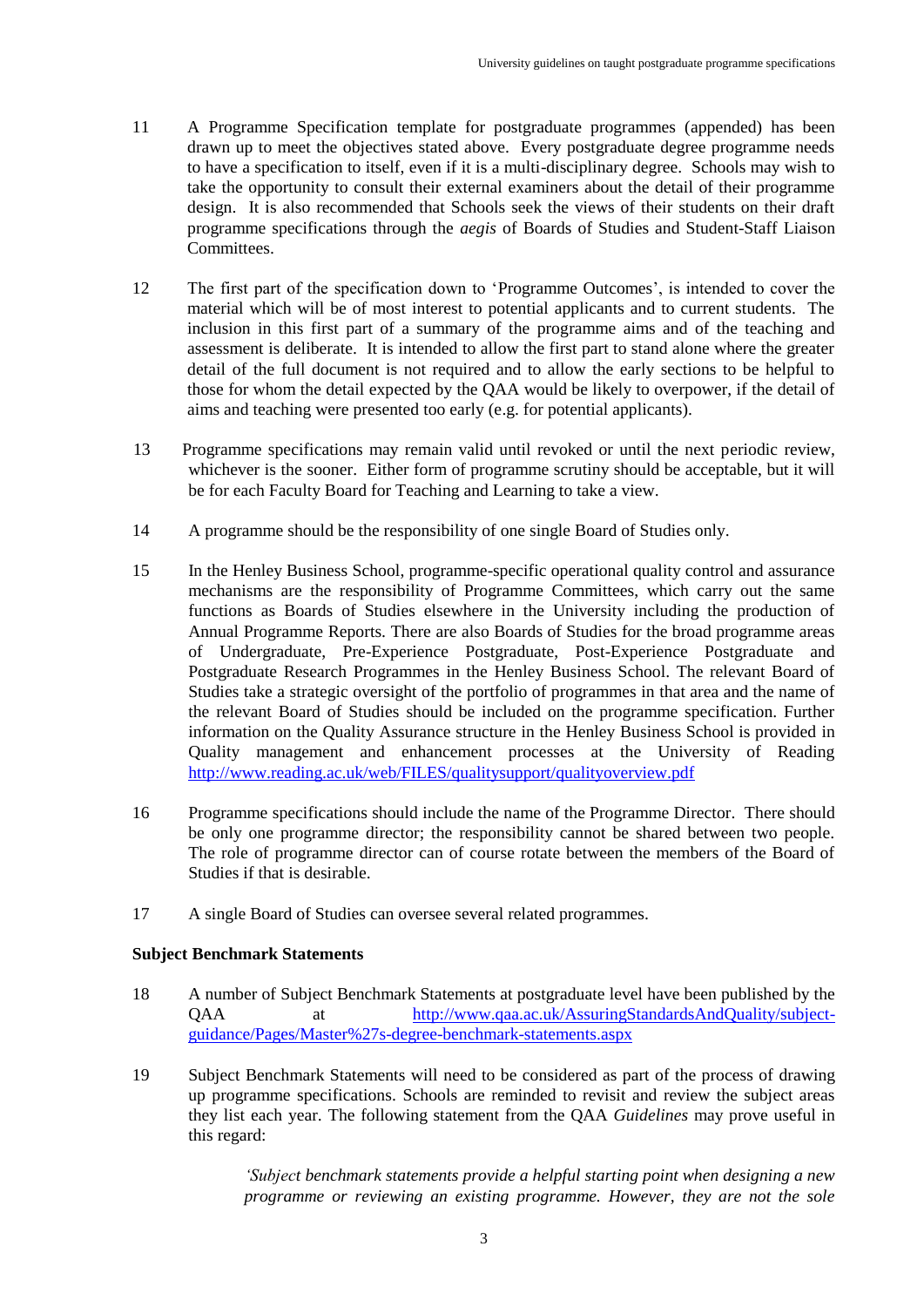*point of reference, particularly for programmes that do not coincide with the subject definitions used in preparing the benchmark statements.*

*Institutions should not simply transpose outcomes from benchmark statements into their programme specifications. Benchmark statements are not intended to be draft specifications. Rather, they should be used as a point of comparison, a stimulus to reflection, and a reference against which individual programme specifications may be justified.'*

- 20 Schools are urged to heed the warning about not transposing outcomes from Benchmark Statements into programme specifications. However, it should also be noted that as part of QAA Review, reviewers are highly likely to expect to see how Benchmark Statements have informed relevant programme specifications and will expect there to be a relationship.
- 21 Where a postgraduate programme is multi-disciplinary or inter-disciplinary, there may be no benchmark statement of direct relevance. In such cases, a number of statements can be used as a source of reference.

### **Framework for Higher Education Qualifications**

- 22 There are at present no Subject Benchmark Statements for many taught postgraduate programmes in specific academic areas. This means, therefore, that at this time the major point of reference for QAA review of academic standards will be the Framework for Higher Education Qualifications (FHEQ).
- 23 The University has published the *University credit and qualifications Framework*, which is available at <http://www.reading.ac.uk/web/FILES/qualitysupport/ucqf.pdf>
- 24 In drawing up both Programme Specifications and Module Descriptions for taught postgraduate programmes, Schools should:
	- Indicate, for each module in a programme, its specific level in the 'Programme Content' section of each programme specification. This level must be appropriate to the relevant level and Qualifications Descriptor of both the revised FHEQ and the UCQF. It is **essential** in a taught Masters programme that the majority of modules and their assessed outcomes (making up at least 150 credits) are at the FHEQ Level 7, so that the programme meets both University and QAA criteria. Where programmes contain undergraduate modules (for example, in 'Conversion courses' in the Faculty of Science and in the building and property subject areas), Schools should consult their External Examiners, the relevant professional bodies and Research Council guidelines, and seek clear steers (programmes seeking or expecting approval from Research Councils and/or professional associations should normally be fully at Level 7 unless assured by such bodies that the inclusion of undergraduate modules is permitted). A paper trail should be retained for any future external reviews;
	- ensure that each module description is informed by the learning outcomes of the Qualifications Descriptor relevant to the level at which the module is pitched;
	- ensure that the intended learning outcomes in their programme specifications match with the Level 7 Qualifications Descriptor in the Framework. Schools should also ask themselves whether the programme curricula and the assessments allow all students the opportunity to achieve and demonstrate achievement of the outcomes;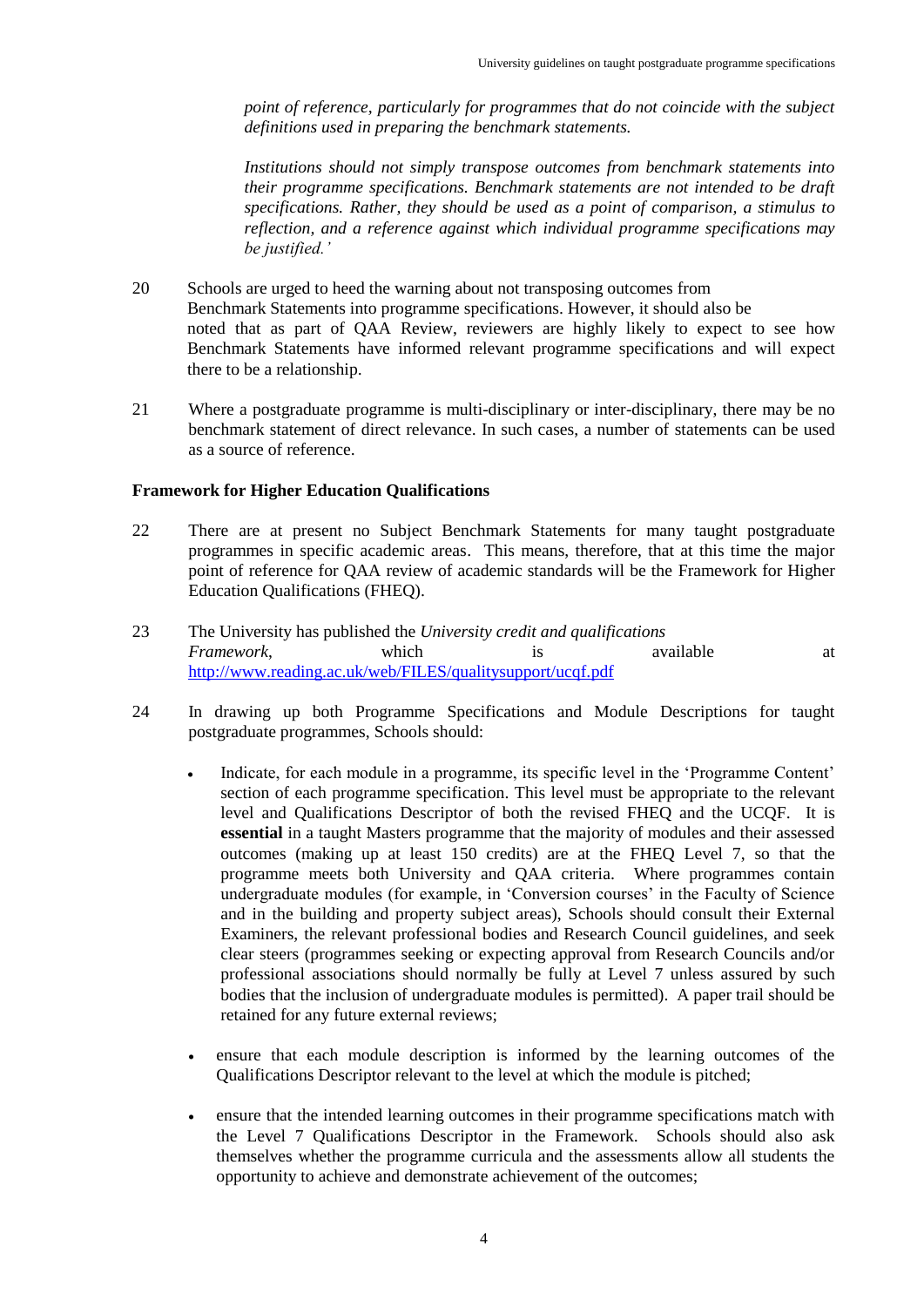25 The Level 7 Qualifications Descriptor states that:

Master's degrees are awarded to students who have demonstrated:

- a systematic understanding of knowledge, and a critical awareness of current problems and/or new insights, much of which is at, or informed by, the forefront of their academic discipline, field of study or area of professional practice
- a comprehensive understanding of techniques applicable to their own research or advanced scholarship
- originality in the application of knowledge, together with a practical understanding of how established techniques of research and enquiry are used to create and interpret knowledge in the discipline
- conceptual understanding that enables the student:
	- to evaluate critically current research and advanced scholarship in the discipline
	- to evaluate methodologies and develop critiques of them and, where appropriate, to propose new hypotheses.

Typically, holders of the qualification will be able to:

- deal with complex issues both systematically and creatively, make sound judgements in the absence of complete data, and communicate their conclusions clearly to specialist and nonspecialist audiences
- demonstrate self-direction and originality in tackling and solving problems, and act autonomously in planning and implementing tasks at a professional or equivalent level
- continue to advance their knowledge and understanding, and to develop new skills to a high level.

And holders will have:

- the qualities and transferable skills necessary for employment requiring:
	- the exercise of initiative and personal responsibility
	- decision-making in complex and unpredictable situations
	- the independent learning ability required for continuing professional development.

## **Help and advice on writing Programme Specifications**

26 Help and advice on writing Programme Specifications is available from the Quality Support Office or contact your Faculty Office.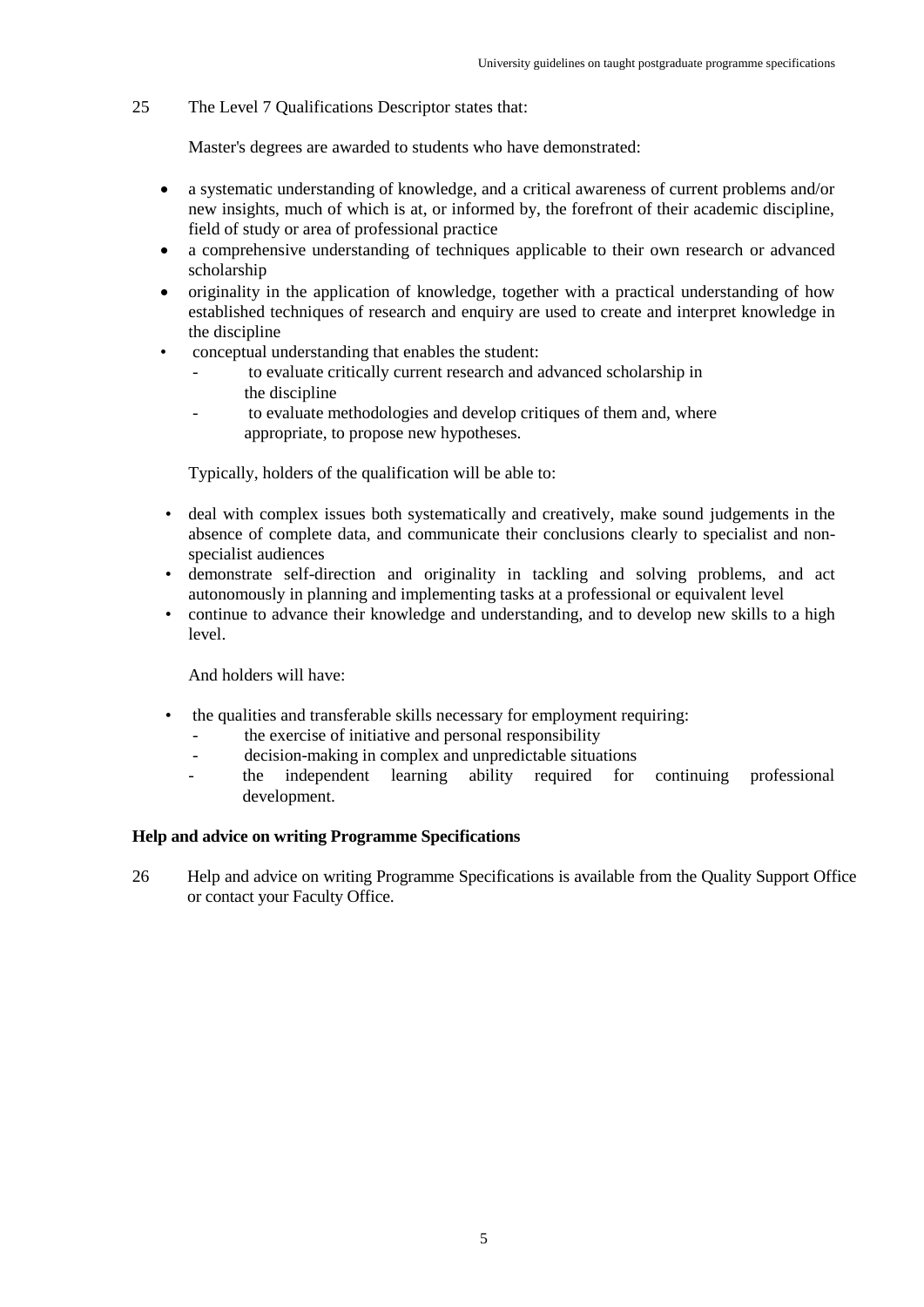## Guidelines on producing Postgraduate Programme Specifications

The numbered instructions below correspond to each item on the accompanying undergraduate programme specification template, as a guide to filling in each part correctly.

Programme specifications for cohorts beginning a postgraduate programme from 2011-12 onwards will be produced and updated via the RISISweb portal. Instructions for Schools/Departments on how to update programme specifications via the portal can be found under the 'Programme Management' section on the 'Useful links and further information' page on the Quality Support Office website [\(http://www.reading.ac.uk/internal/qualitysupport/usefullinks/qual-links.asp\)](http://www.reading.ac.uk/internal/qualitysupport/usefullinks/qual-links.asp). Programme specifications relating to cohorts who began their programme prior to the 2011-12 academic year have been produced in Word format, using Times New Roman (or if this is unavailable, Times Roman), in 12 point size.

| <b>Template</b> | <b>Template Item Title and Contents</b>                                                    |  |  |  |
|-----------------|--------------------------------------------------------------------------------------------|--|--|--|
| <b>Item</b>     |                                                                                            |  |  |  |
| <b>Number</b>   |                                                                                            |  |  |  |
| 1.              | <b>Programme title</b>                                                                     |  |  |  |
|                 |                                                                                            |  |  |  |
|                 | The programme title at the head of the Specification is equivalent to the QAA's 'Final     |  |  |  |
|                 | award' and 'Programme title'. In the case of Masters programmes where lesser               |  |  |  |
|                 | qualifications can be awarded, this should be indicated in the programme title i.e. Master |  |  |  |
|                 | of Arts/Postgraduate Diploma/Postgraduate Certificate in X.                                |  |  |  |
|                 |                                                                                            |  |  |  |
| 2.              | <b>Awarding and Teaching Institutions</b>                                                  |  |  |  |
|                 | The QAA will expect to see the name of the Awarding Institution, and the Teaching          |  |  |  |
|                 | Institution. For the great majority of Programme Specifications this will obviously be     |  |  |  |
|                 | 'University of Reading' in both cases, except for the very few programmes where the        |  |  |  |
|                 | University is not the body providing the teaching.                                         |  |  |  |
|                 |                                                                                            |  |  |  |
| 3.              | Relevant QAA subject benchmarking group(s)                                                 |  |  |  |
|                 |                                                                                            |  |  |  |
|                 | The relevant QAA benchmarking group should be included, if applicable. Schools are         |  |  |  |
|                 | reminded to revisit and review the subject areas listed by the QAA each year at            |  |  |  |
|                 | http://www.qaa.ac.uk/AssuringStandardsAndQuality/subject-guidance/Pages/Master%27s-        |  |  |  |
| 4.              | degree-benchmark-statements.aspx.<br><b>Programme length</b>                               |  |  |  |
|                 |                                                                                            |  |  |  |
|                 | The length of the programme should be given in months. Only refer to the length of the     |  |  |  |
|                 | higher award in this section. Lengths of any lesser awards available are to be provided in |  |  |  |
|                 | the Part-time or modular arrangements (see section 10 below).                              |  |  |  |
|                 |                                                                                            |  |  |  |
| 5.              | <b>Programme Director</b>                                                                  |  |  |  |
|                 |                                                                                            |  |  |  |
|                 | As previously mentioned, Programme Specifications should include the name of the           |  |  |  |
|                 | Programme Director. A second programme director can be added to the additional box         |  |  |  |
|                 | provided for this section in the RISIS portal.                                             |  |  |  |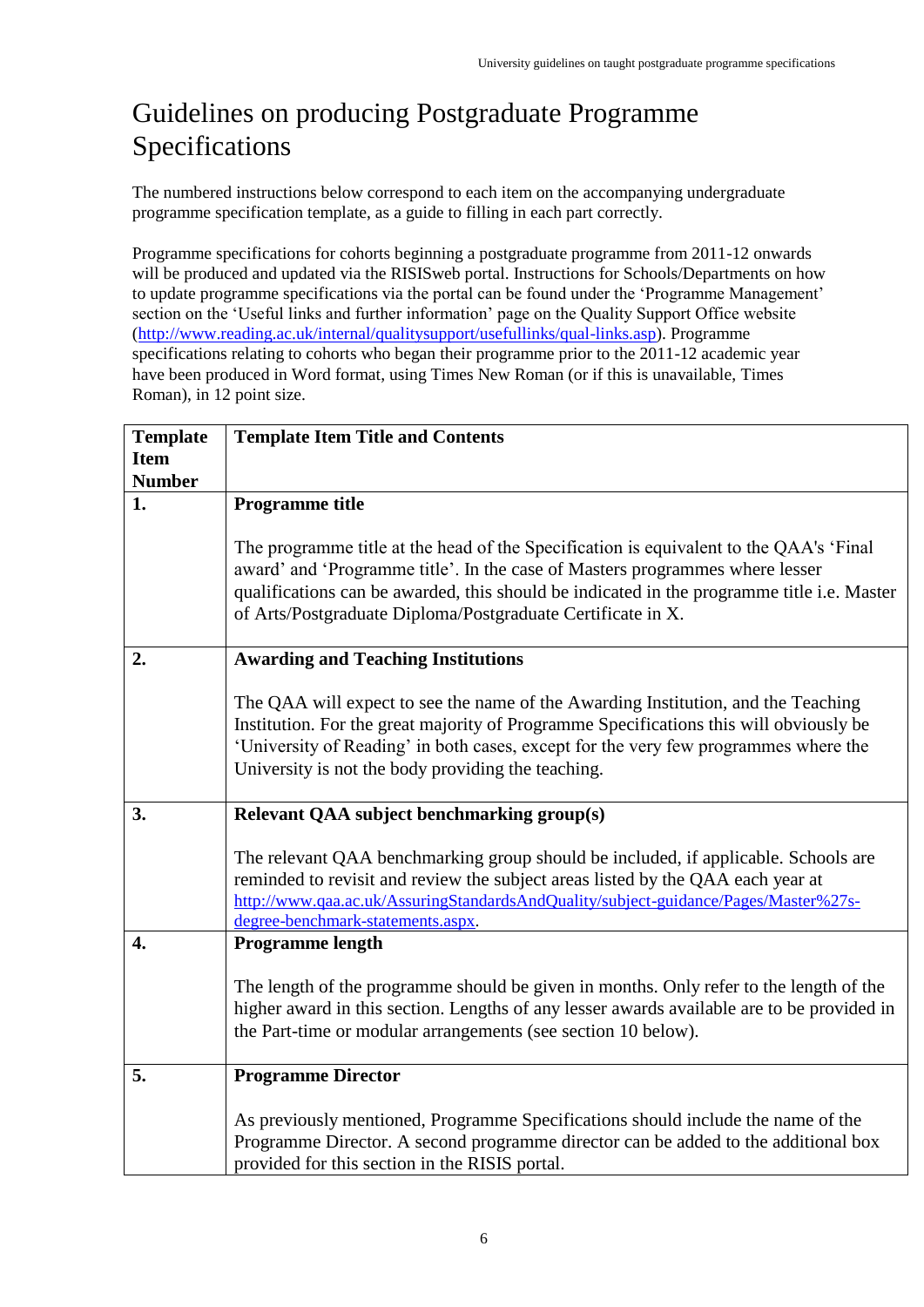| 6. | <b>Accreditation</b>                                                                                                                                                                                                                                                                                                                                                                                                                                                                                     |  |  |
|----|----------------------------------------------------------------------------------------------------------------------------------------------------------------------------------------------------------------------------------------------------------------------------------------------------------------------------------------------------------------------------------------------------------------------------------------------------------------------------------------------------------|--|--|
|    | Details of accreditation by a professional/statutory body should be included where<br>appropriate. Schools are reminded to ensure that this field is filled in appropriately and<br>to indicate if accreditation is subject to students obtaining a particular level of<br>achievement/passing certain modules.                                                                                                                                                                                          |  |  |
| 7. | <b>Summary of programme aims</b>                                                                                                                                                                                                                                                                                                                                                                                                                                                                         |  |  |
|    | This section should provide a brief (up to 100 words) summary of the overall purpose<br>and direction of learning in the programme and illustrate the over-arching concepts that<br>it embraces. It is included here as the less intensive reader will not wish to work through<br>the detail contained in section 17 below.                                                                                                                                                                             |  |  |
|    | The section on programme aims (and the section on learning outcomes) will require<br>liaison between Schools in the case of combined and multi-disciplinary degrees.                                                                                                                                                                                                                                                                                                                                     |  |  |
| 8. | <b>Transferable skills</b>                                                                                                                                                                                                                                                                                                                                                                                                                                                                               |  |  |
|    | A summary of the degree specific transferable skills conferred in the programme is<br>required, although detailed information on the skills developed in a particular<br>programme should be given in the Programme Outcomes section.                                                                                                                                                                                                                                                                    |  |  |
|    | Where the programme provides training for doctorate programmes (for example as part<br>of the ESRC $1+3$ scheme), this should be stated in this section.                                                                                                                                                                                                                                                                                                                                                 |  |  |
| 9. | <b>Programme content</b>                                                                                                                                                                                                                                                                                                                                                                                                                                                                                 |  |  |
|    | The structure and content of the programme should be given, with a clear indication of<br>which modules are compulsory and which are optional, to be indicated in the grid on the<br>RISIS portal. Subheadings are included should you wish to specify which term modules<br>will be taught in.<br>'Compulsory' in this context means a module which all students registered for the<br>degree programme <b>must</b> take $-$ i.e. there is no choice (including no 'either' / 'or' option)<br>involved. |  |  |
|    | For each module, the following should be provided:                                                                                                                                                                                                                                                                                                                                                                                                                                                       |  |  |
|    | the module code, as created when drawing up Module Descriptions;<br>(a)<br>the module title;<br>(b)<br>its credit weighting;<br>(c)<br>the Level in the FHEQ of the module and its assessed outcomes.<br>(d)                                                                                                                                                                                                                                                                                             |  |  |
|    | It is expected that the great majority of modules studied in a Masters programme<br>will be at Level 7. The University has agreed that of the 180 credits which make a<br>taught Masters programme, a minimum of 120 credits must be at Level 7. Schools<br>must also ensure that their Masters programmes meet the requirements of and the<br>learning outcomes stated in the Level 7 Qualifications Descriptor of the FHEQ.                                                                            |  |  |
|    | In creating Programme Specifications, colleagues must give careful consideration                                                                                                                                                                                                                                                                                                                                                                                                                         |  |  |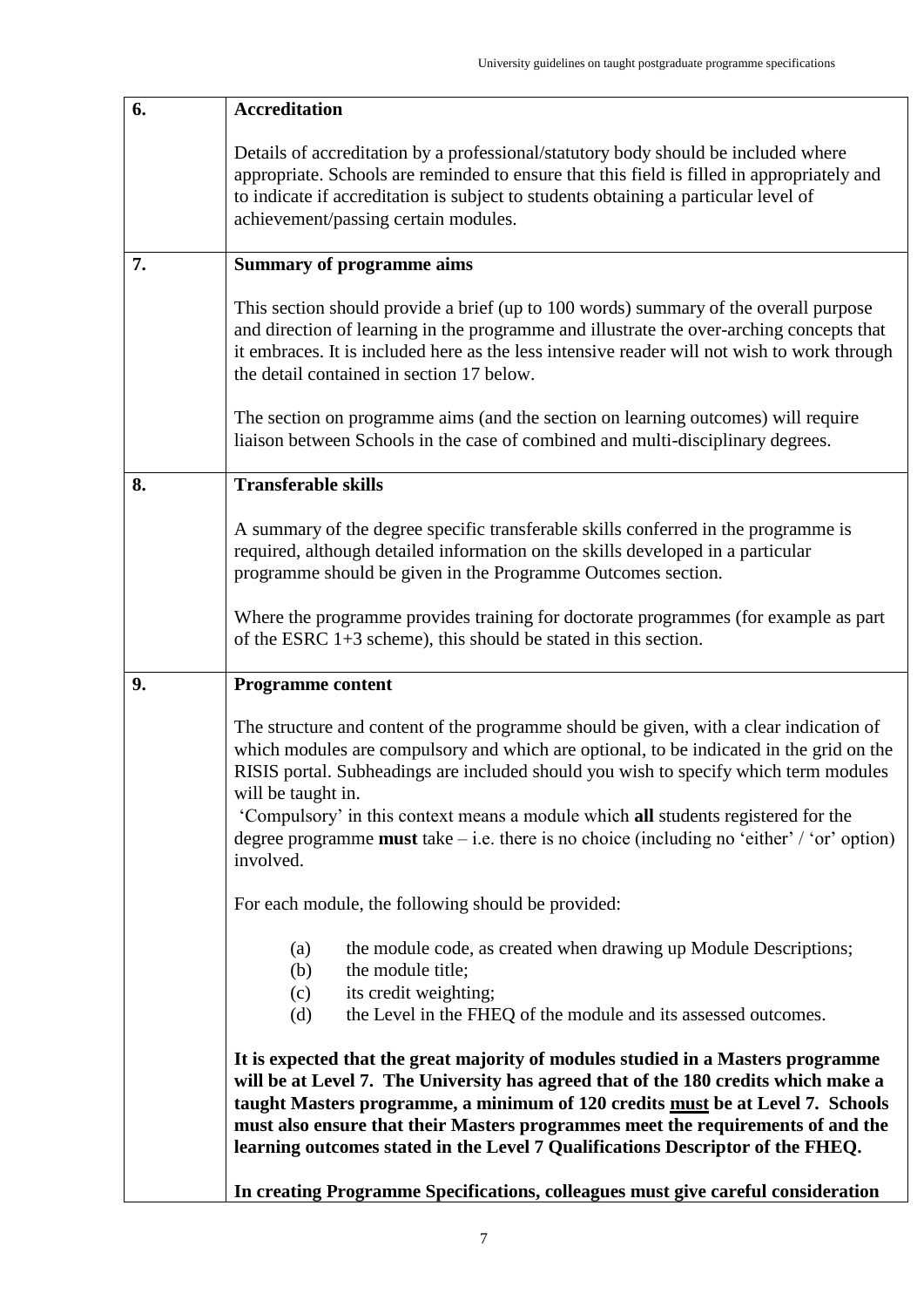|     | to those modules which make up the Programme. Programme Specifications                                                                                                                                                                                                                                                                                                               |  |  |  |
|-----|--------------------------------------------------------------------------------------------------------------------------------------------------------------------------------------------------------------------------------------------------------------------------------------------------------------------------------------------------------------------------------------|--|--|--|
|     | should be closely informed by the relevant Module Descriptions and their learning<br>outcomes.                                                                                                                                                                                                                                                                                       |  |  |  |
|     |                                                                                                                                                                                                                                                                                                                                                                                      |  |  |  |
|     | For further details relating to module codes, please refer to the appended Notes on                                                                                                                                                                                                                                                                                                  |  |  |  |
|     | <b>Module Descriptions.</b>                                                                                                                                                                                                                                                                                                                                                          |  |  |  |
|     | Each programme specification must be a free-standing and self-contained document<br>which gives a full account of the programme in question. It is not possible for<br>programme specifications generated on RISIS to include lists of options outside the main<br>body of the text in an attached appendix. All core and optional modules must be<br>included in the specification. |  |  |  |
| 10. | Part-time or modular arrangements                                                                                                                                                                                                                                                                                                                                                    |  |  |  |
|     | The nature of a credit-based modular system for taught postgraduate programmes means<br>that many such programmes may be studied on a part-time basis over a number of years <sup>1</sup> .<br>In this section, Schools should provide details of the part-time and/or modular<br>arrangements for the particular programme.                                                         |  |  |  |
|     | Include the lengths for any lesser award and/or part time options here.                                                                                                                                                                                                                                                                                                              |  |  |  |
|     | If the section is not relevant please leave it blank and it will not be displayed on the<br>programme specification.                                                                                                                                                                                                                                                                 |  |  |  |
| 11. | <b>Progression requirements</b>                                                                                                                                                                                                                                                                                                                                                      |  |  |  |
|     | Details of the requirements for progressing from one part of the programme (particularly<br>from the taught elements to the dissertation) should be given in this section.                                                                                                                                                                                                           |  |  |  |
|     | There are not normally progression requirements on postgraduate programmes, except in<br>the case of two year full time programmes; if this section is not relevant please leave it<br>blank and it will not be displayed on the programme specification.                                                                                                                            |  |  |  |
| 12. | <b>Assessment and Classification</b>                                                                                                                                                                                                                                                                                                                                                 |  |  |  |
|     | Schools will be guided to include the following explanation of the University's<br>classification and will have the opportunity to select the description of classification<br>which applies to their programme.                                                                                                                                                                     |  |  |  |
|     | The University's classification scheme is:                                                                                                                                                                                                                                                                                                                                           |  |  |  |
|     | "Mark Interpretation<br>$70 - 100\%$ Distinction                                                                                                                                                                                                                                                                                                                                     |  |  |  |
|     | $60 - 69%$ Merit                                                                                                                                                                                                                                                                                                                                                                     |  |  |  |
|     | 50 – 59% Good standard (Pass)                                                                                                                                                                                                                                                                                                                                                        |  |  |  |
|     | Failing categories:                                                                                                                                                                                                                                                                                                                                                                  |  |  |  |

<sup>&</sup>lt;sup>1</sup> All programmes must also meet the overall minimum credits and the minimum credits at the level of award for each qualification as set out in the UCQF [http://www.reading.ac.uk/web/FILES/qualitysupport/ucqf.pdf.](http://www.reading.ac.uk/web/FILES/qualitysupport/ucqf.pdf)

 $\overline{a}$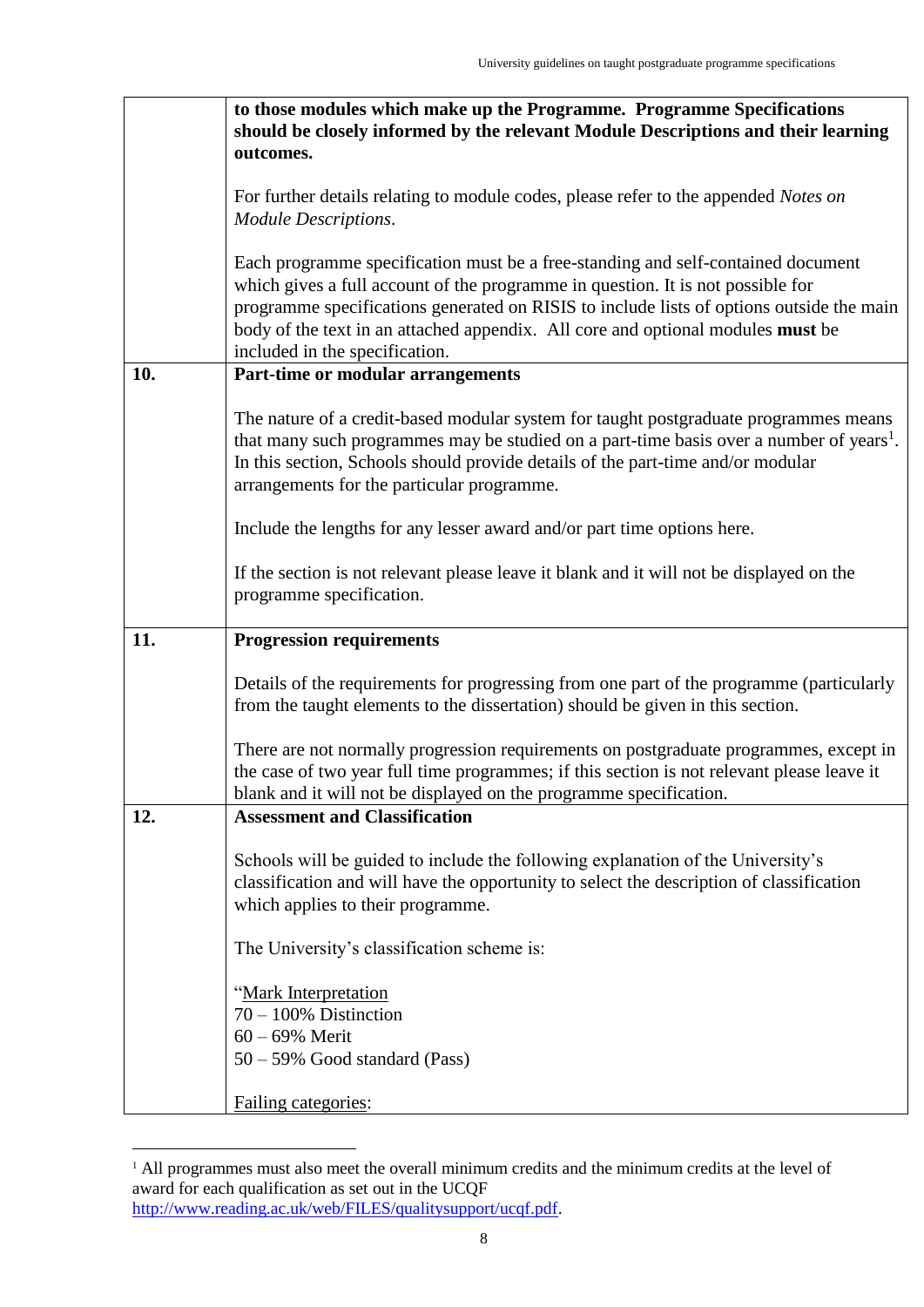| $40 - 49\%$ Work below threshold standard<br>$0 - 39\%$ Unsatisfactory Work                                                                                                                                                                                                                                      |  |
|------------------------------------------------------------------------------------------------------------------------------------------------------------------------------------------------------------------------------------------------------------------------------------------------------------------|--|
|                                                                                                                                                                                                                                                                                                                  |  |
| Additionally, Schools should use the standard paragraphs below and amend or<br>supplement if additional requirements have been approved for the programme.                                                                                                                                                       |  |
| Further information on the classification conventions, including borderline criteria, are<br>available at                                                                                                                                                                                                        |  |
| http://www.reading.ac.uk/internal/exams/Policies/exa-class.aspx                                                                                                                                                                                                                                                  |  |
| For Masters Degree                                                                                                                                                                                                                                                                                               |  |
| To qualify for Distinction, students must gain an overall average of 70 or more over 180<br>credits and a mark of 60 or more for the dissertation, and must not have any mark below<br>40.                                                                                                                       |  |
| To qualify for Merit, students must gain an overall average of 60 or more over 180<br>credits and a mark of 50 or more for the dissertation, and must not have any mark below<br>40.                                                                                                                             |  |
| To qualify for Passed, students must gain an overall average of 50 or more over 180<br>credits and a mark of 50 or more for the dissertation. In addition, the total credit value of<br>all modules marked below 40 must not exceed 30 credits and of all modules marked<br>below 50 must not exceed 55 credits. |  |
| [Please amend or supplement the standard text if additional requirements have been<br>approved for the programme.]                                                                                                                                                                                               |  |
| For PG Diploma<br>To qualify for Distinction, students must gain an overall average of 70 or more over 120<br>credits and must not have any mark below 40.                                                                                                                                                       |  |
| To qualify for Merit, students must gain an overall average of 60 or more over 120<br>credits and must not have any mark below 40.                                                                                                                                                                               |  |
| To qualify for Passed, students must gain an overall average of 50 or more over 120<br>credits. In addition, the total credit value of all modules marked below 40 must not<br>exceed 30 credits and of all modules marked below 50 must not exceed 55 credits.                                                  |  |
| [Please amend or supplement the standard text if additional requirements have been<br>approved for the programme.]                                                                                                                                                                                               |  |
| For PG Certificate<br>To qualify for a Postgraduate Certificate, students must gain an overall average of 50 or<br>more over 60 credits. In addition, the total credit value of all modules marked below 40<br>must not exceed 10 credits.                                                                       |  |
| [Please amend or supplement the standard text if additional requirements have been<br>approved for the programme.]                                                                                                                                                                                               |  |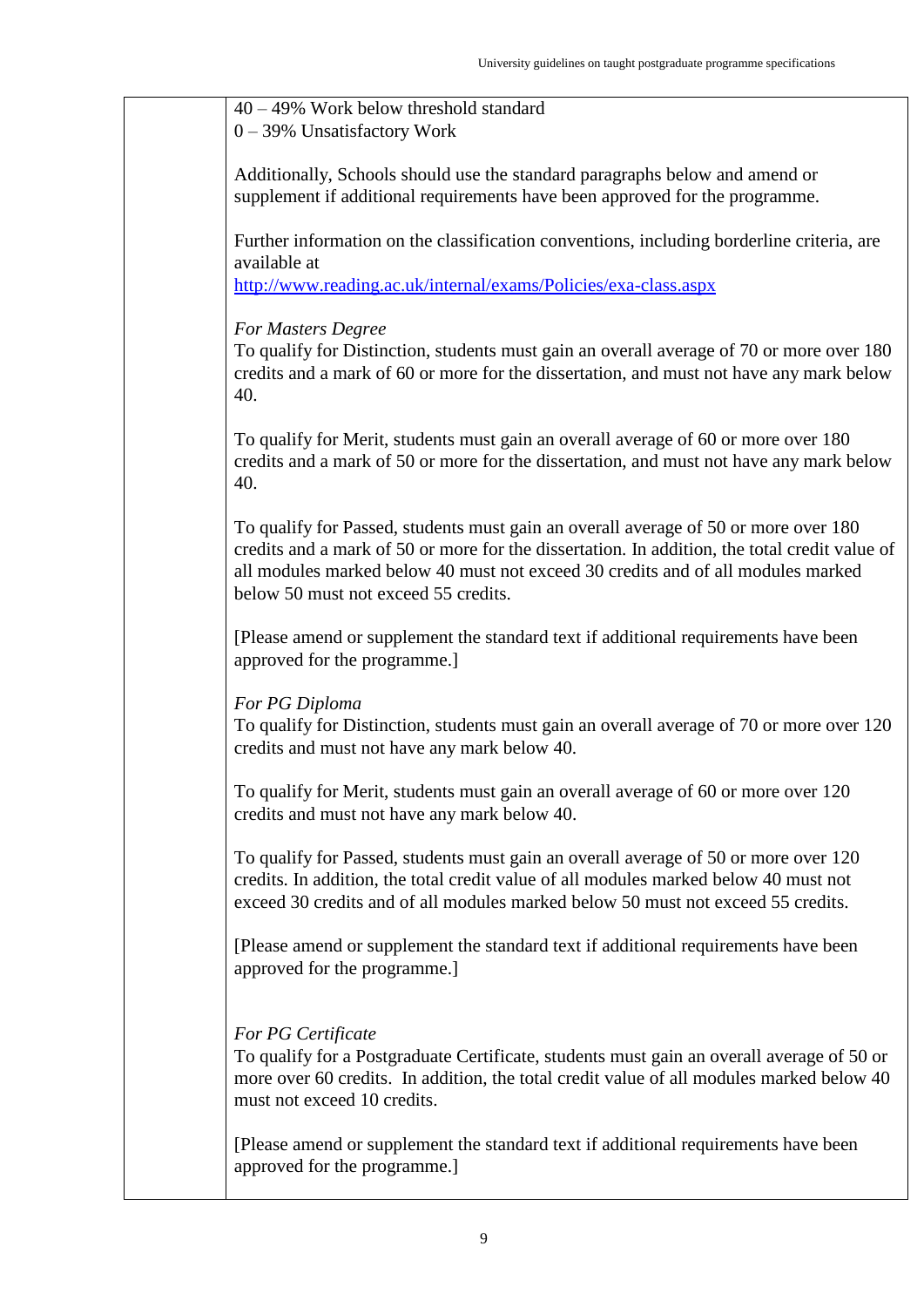| 13. | <b>Admission requirements</b>                                                                                                                                                                                                                                                                                                                                                                                                                                                                   |  |  |
|-----|-------------------------------------------------------------------------------------------------------------------------------------------------------------------------------------------------------------------------------------------------------------------------------------------------------------------------------------------------------------------------------------------------------------------------------------------------------------------------------------------------|--|--|
|     | This constitutes vital information for intending applicants. Entrants to a taught<br>postgraduate programme would usually be expected to hold the equivalent to a 2(i)<br>Honours degree; please state if entry to the programme is intended to be different to this.<br>The name of the Admissions Tutor for the programme, and ideally their contact details,<br>should also be included here.                                                                                                |  |  |
| 14. | Support for students and their learning                                                                                                                                                                                                                                                                                                                                                                                                                                                         |  |  |
|     | Information regarding the support that students receive for their learning should be<br>summarised here, although some of this information might be more appropriately<br>mentioned in other sections, particularly under the Teaching/learning methods and<br>strategies in the Programme Outcomes.                                                                                                                                                                                            |  |  |
|     | The standard statement on the template is automatically included in all RISIS-generated<br>programme specifications.                                                                                                                                                                                                                                                                                                                                                                            |  |  |
|     | School-specific information to be included after this statement or elsewhere might<br>include details of:                                                                                                                                                                                                                                                                                                                                                                                       |  |  |
|     | • Induction programmes<br>• Handbooks and Guides<br>• Specialist equipment                                                                                                                                                                                                                                                                                                                                                                                                                      |  |  |
|     | Boards of Studies should be aware that any such School information should be capable<br>of being demonstrated to QAA Review teams.                                                                                                                                                                                                                                                                                                                                                              |  |  |
|     | Particular attention should be paid to programmes involving a substantial distance<br>learning component and those delivered in collaboration with other institutions, to<br>ensure that details of additional or alternative arrangements for student support are<br>provided. This could include details of online learning resources and support services,<br>access to local library facilities and support services, and any provision made for<br>students to use the University Library. |  |  |
| 15. | <b>Career prospects</b>                                                                                                                                                                                                                                                                                                                                                                                                                                                                         |  |  |
|     | It is appreciated that this section will be easier to write for vocationally-oriented<br>subjects, and that the information given for many non-vocational subjects is likely to be<br>very similar. Nevertheless, it is important to give succinct but helpful guidance.                                                                                                                                                                                                                        |  |  |
| 16. | Opportunities for study abroad or for placements                                                                                                                                                                                                                                                                                                                                                                                                                                                |  |  |
|     | A brief statement on opportunities for students to study in another country or on<br>placements should be given in this section. This may include links through the Erasmus<br>programmes, language placements or study visits.                                                                                                                                                                                                                                                                 |  |  |
| 17. | <b>Programme outcomes</b>                                                                                                                                                                                                                                                                                                                                                                                                                                                                       |  |  |
|     |                                                                                                                                                                                                                                                                                                                                                                                                                                                                                                 |  |  |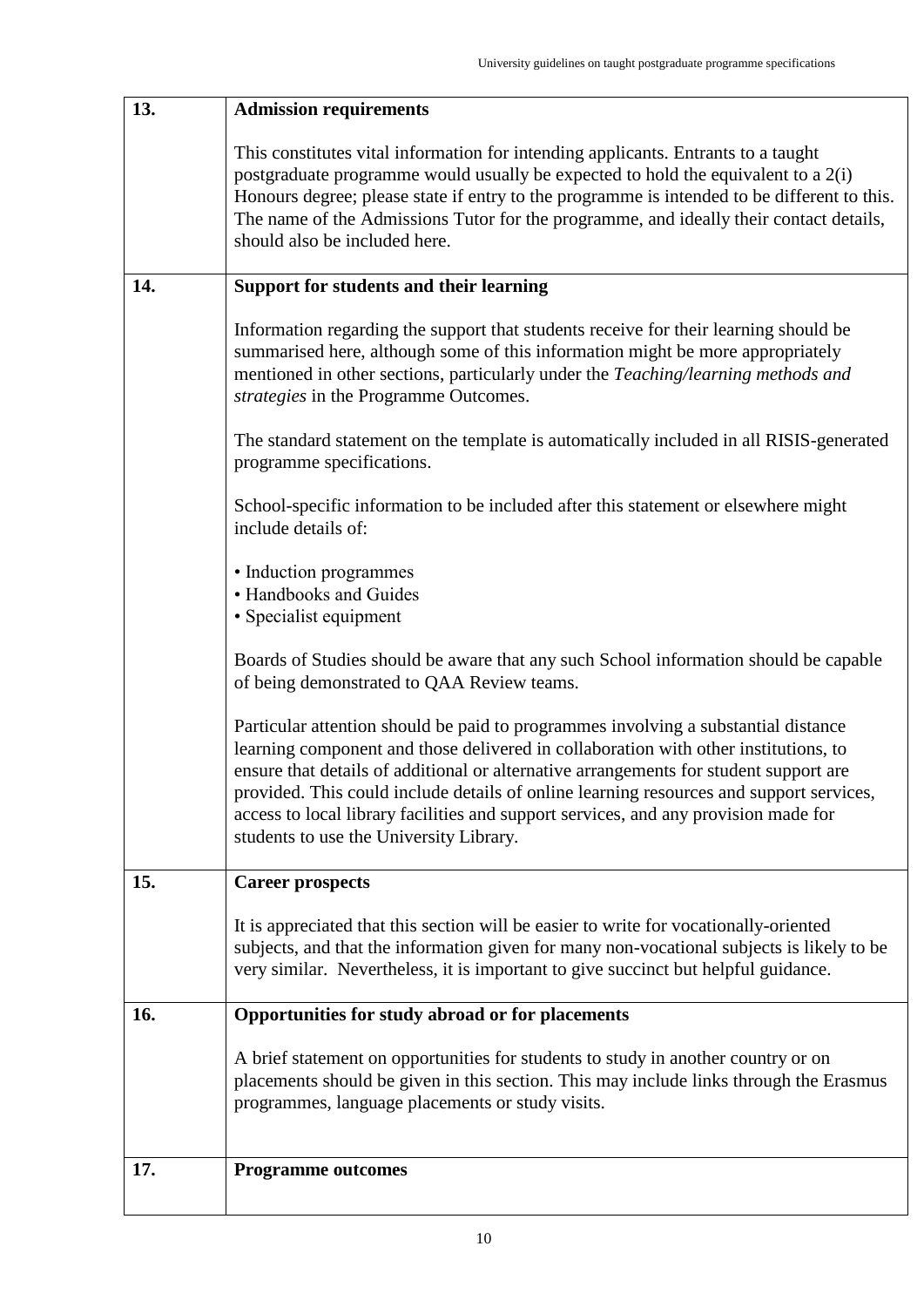Specific statements of intent that predict what learners will know, understand and be able to do as a result of learning in the context of a particular programme. They describe new skills and assessable changes in behaviour that the programme is designed to bring about. They may also highlight desirable educational outcomes that are not directly assessable. For those outcomes that are assessable they provide the basis for the criteria used to guide judgements on achievement.

Programme outcomes:

- must be divided between the four subheadings shown on the template. These four areas should not be seen as separate entities and there is room for overlap between the outcomes within them. As a guide, there would normally be between 4 and 10 outcomes under each subheading, so that the key outcomes are expressed in enough generality to apply to each and every student studying on the programme.
- should provide a balance of outcomes between the two areas of joint degree programme. For a combined degree programme, it is accepted that there may be a need for more than 10 outcomes. These sections require liaison between Schools in the case of such combined and multi-disciplinary degrees.
- must be informed by the learning outcomes of their constituent modules as stated in the relevant Module Descriptions and vice versa. Whilst programme specifications may refer to specific learning outcomes of modules, it may be better simply to refer the user to the particular Module Description. For example, if independent research skills are mentioned, then emphasis might be placed on developing these through a dissertation.
- must take into account the relevance of subject benchmarks to learning outcomes.
- must be reviewed carefully each year in order to remove any reference to historic practices e.g. PARS. Any reference to specific modules within this section would also need to be amended following any changes to the availability of those modules.

## **18. Standard Declaration** The Standard Declaration on the template is a standard disclaimer required on each programme specification. It is automatically included in RISIS-generated programme specifications.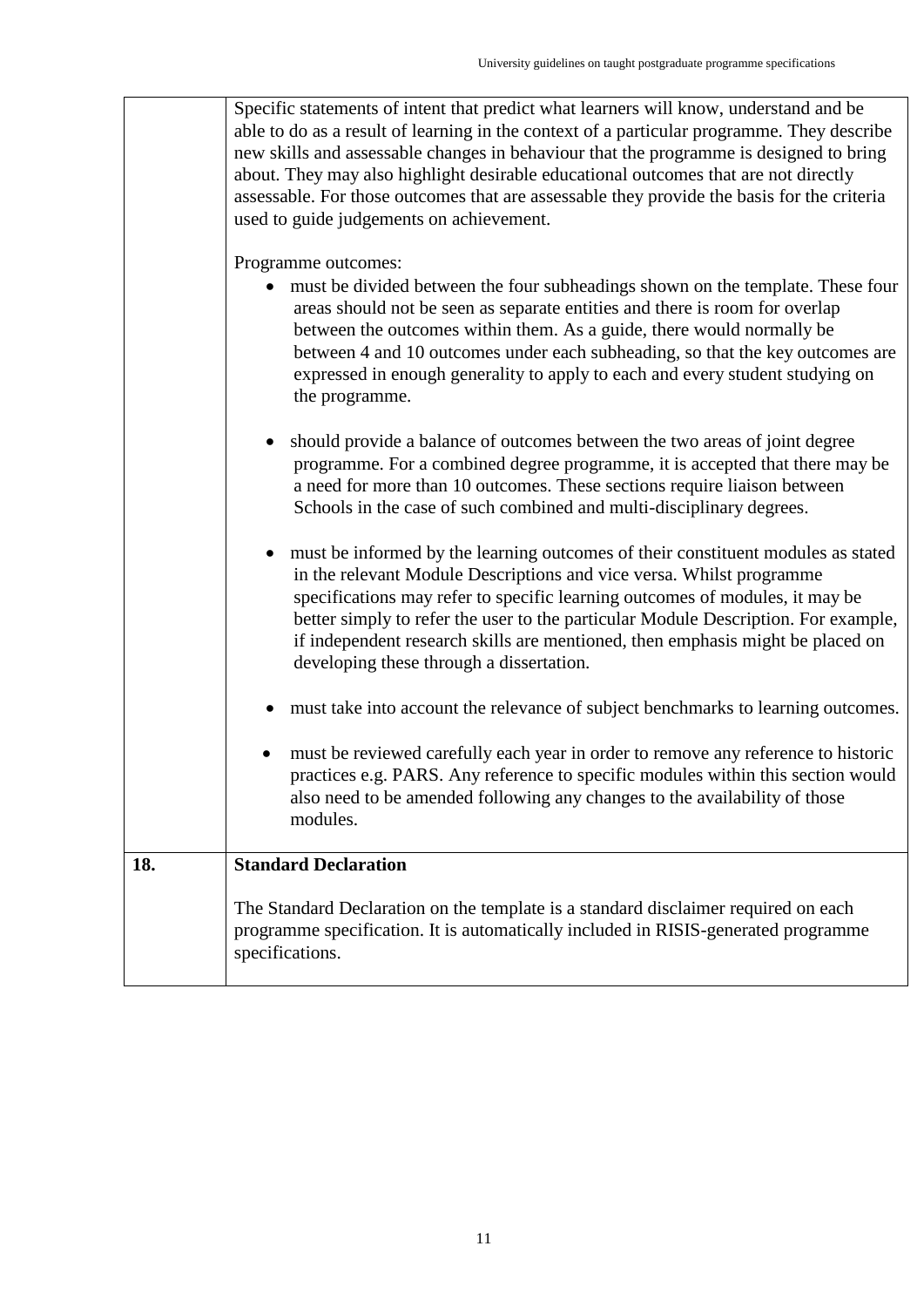## Programme Specification Template

The numbered items below correspond to the list of instructions on the accompanying Guidelines to producing Postgraduate Programme Specifications document, as a guide to filling in each part correctly.

| $\mathbf{1}$            | <b>Programme Title</b>                                      |                       |             |
|-------------------------|-------------------------------------------------------------|-----------------------|-------------|
|                         | For students entering Part 1 in 200x                        |                       |             |
| $\boldsymbol{2}$        | Awarding Institution:                                       | University of Reading |             |
| $\boldsymbol{2}$        | Teaching Institution:                                       |                       |             |
| $\mathbf{3}$            | Relevant QAA subject benchmarking group(s) (if applicable): |                       |             |
|                         | Faculty of x                                                |                       |             |
| $\overline{\mathbf{4}}$ | Programme length:                                           |                       |             |
|                         | x months<br>Date of specification:                          |                       |             |
| 5                       | Programme Director:                                         |                       |             |
|                         | <b>Board of Studies:</b>                                    |                       |             |
| 6                       | Accreditation:                                              |                       |             |
| $\overline{7}$          | <b>Summary of programme aims</b>                            |                       |             |
| 8                       | <b>Transferable skills</b>                                  |                       |             |
| $\boldsymbol{9}$        | Programme content                                           |                       |             |
|                         | Compulsory<br>Mod Code Module Title<br>Optional             | Credits               | Level       |
|                         | Mod Code<br>Module Title                                    | $\mathbf X$           | $\mathbf X$ |
| <b>100</b>              | Part-time or modular arrangements                           |                       |             |
| <b>110</b>              | <b>Progression requirements</b>                             |                       |             |

ſ

Г

┑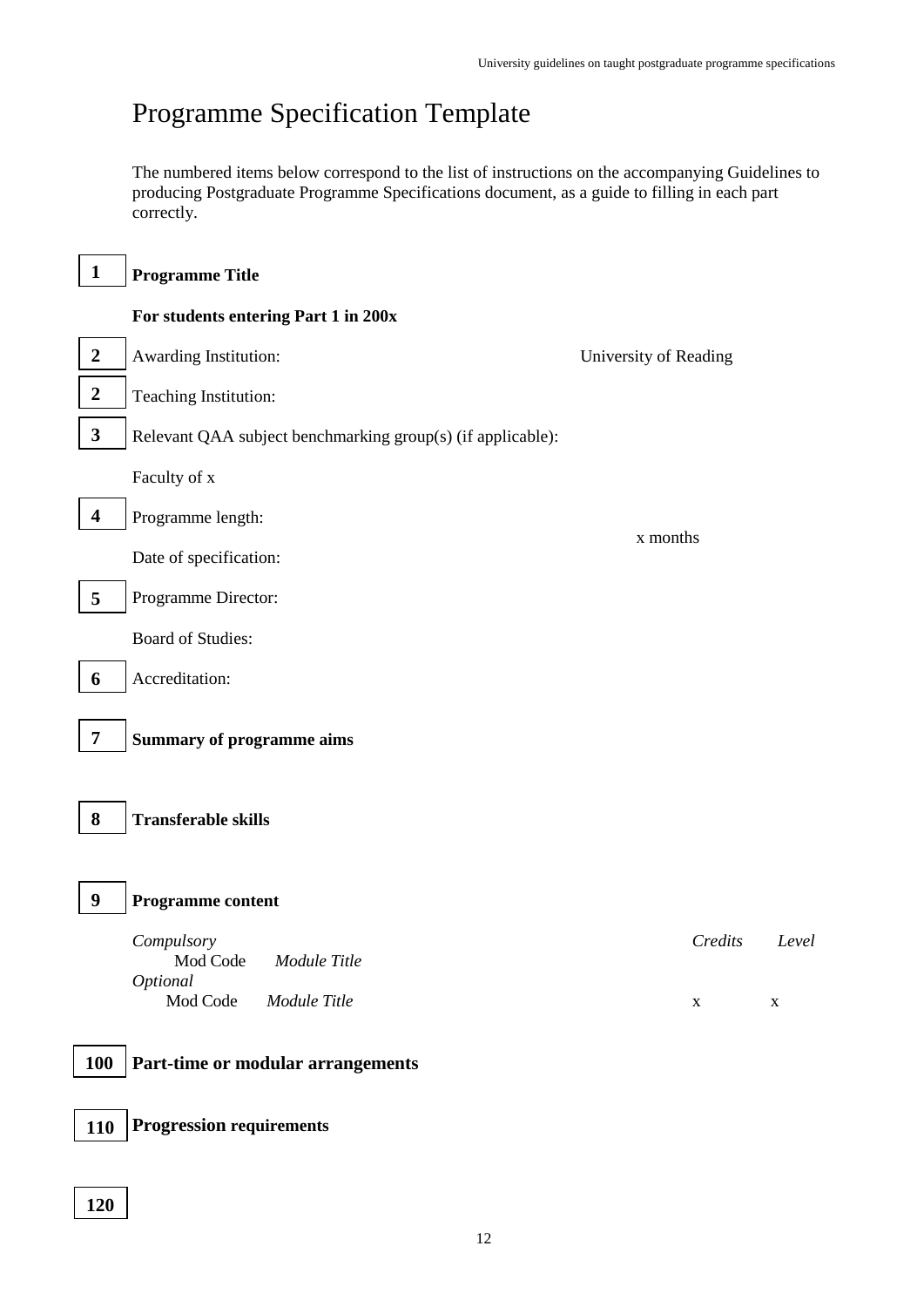### **Assessment and Classification**

#### **Admission requirements 130**

**000**

**000**

Entrants to this programme are normally required to have obtained:

Admissions Tutor:

#### **Support for students and their learning 140**

University support for students and their learning falls into two categories.

Learning support is provided by a wide array of services across the University, including: the University Library, the Careers, Placement and Experience Centre (CPEC), In-sessional English Support Programme, the Study Advice and Mathematics Support Centre teams, IT Services and the Student Access to Independent Learning (S@il) computer-based teaching and learning facilities.There are language laboratory facilities both for those students studying on a language degree and for those taking modules offered by the Institution-wide Language Programme.

Student guidance and welfare support is provided by Personal Tutors, School Senior Tutors, the Students' Union, the Medical Practice and advisers in the Student Services Centre. The Student Services Centre is housed in the Carrington Building and offers advice on accommodation, careers, disability, finance, and wellbeing,

academic issues (e.g. problems with module selection) and exam related queries. Students can get key information and guidance from the team of Helpdesk Advisers, or make an appointment with a specialist adviser; Student Services also offer drop-in sessions and runs workshops and seminars on a range of topics. For more information see [www.reading.ac.uk/student](http://www.reading.ac.uk/student)

[School/programme-specific information should follow this standard statement.]

**Career prospects 150**

**000**

**000**

**000**

**Opportunities for study abroad or for placements 160**

#### **Programme Outcomes 170**

## *Knowledge and Understanding*

| <b>Teaching/learning methods and strategies</b> |
|-------------------------------------------------|
|                                                 |
|                                                 |
|                                                 |
|                                                 |
|                                                 |
|                                                 |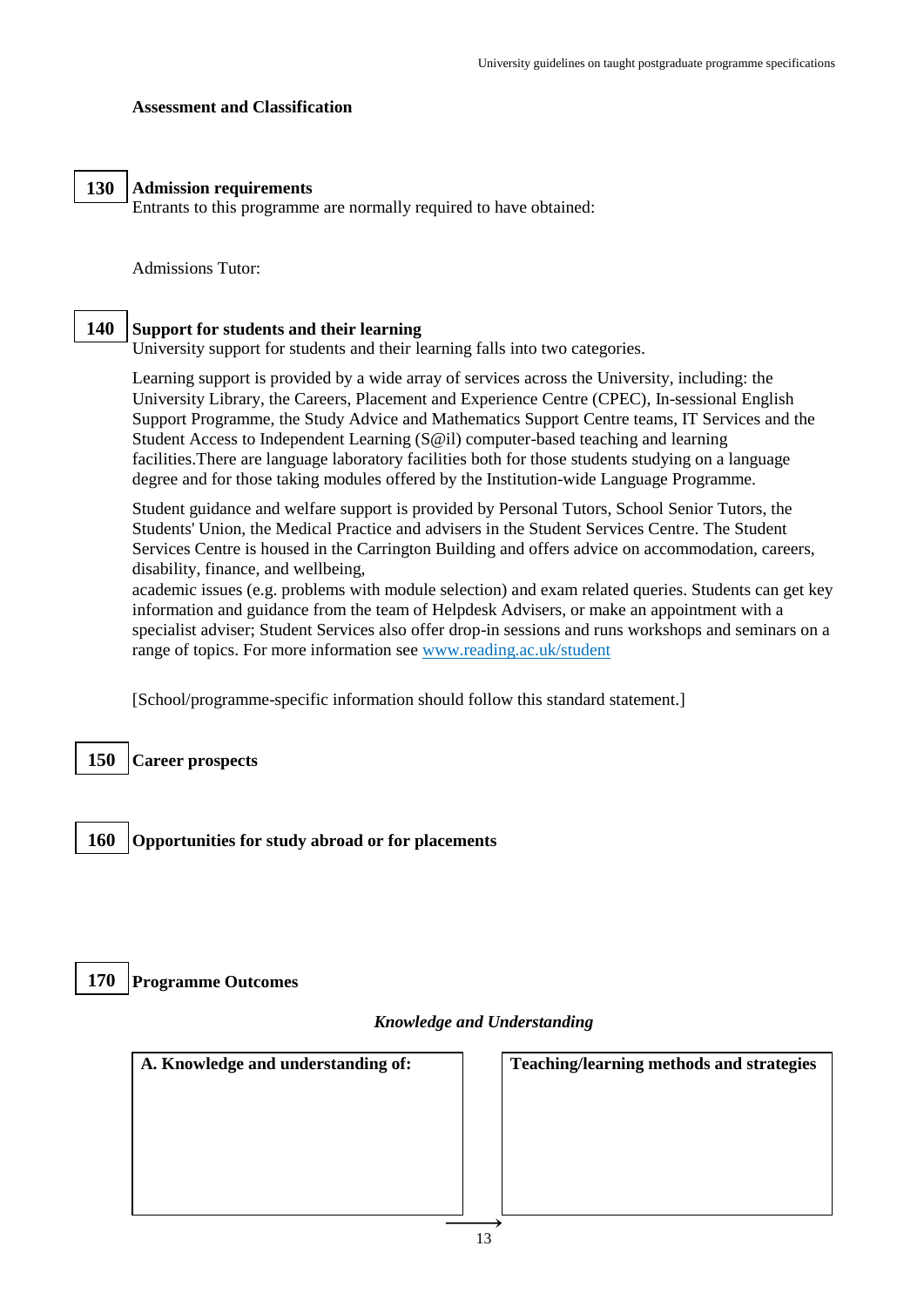

*Skills*